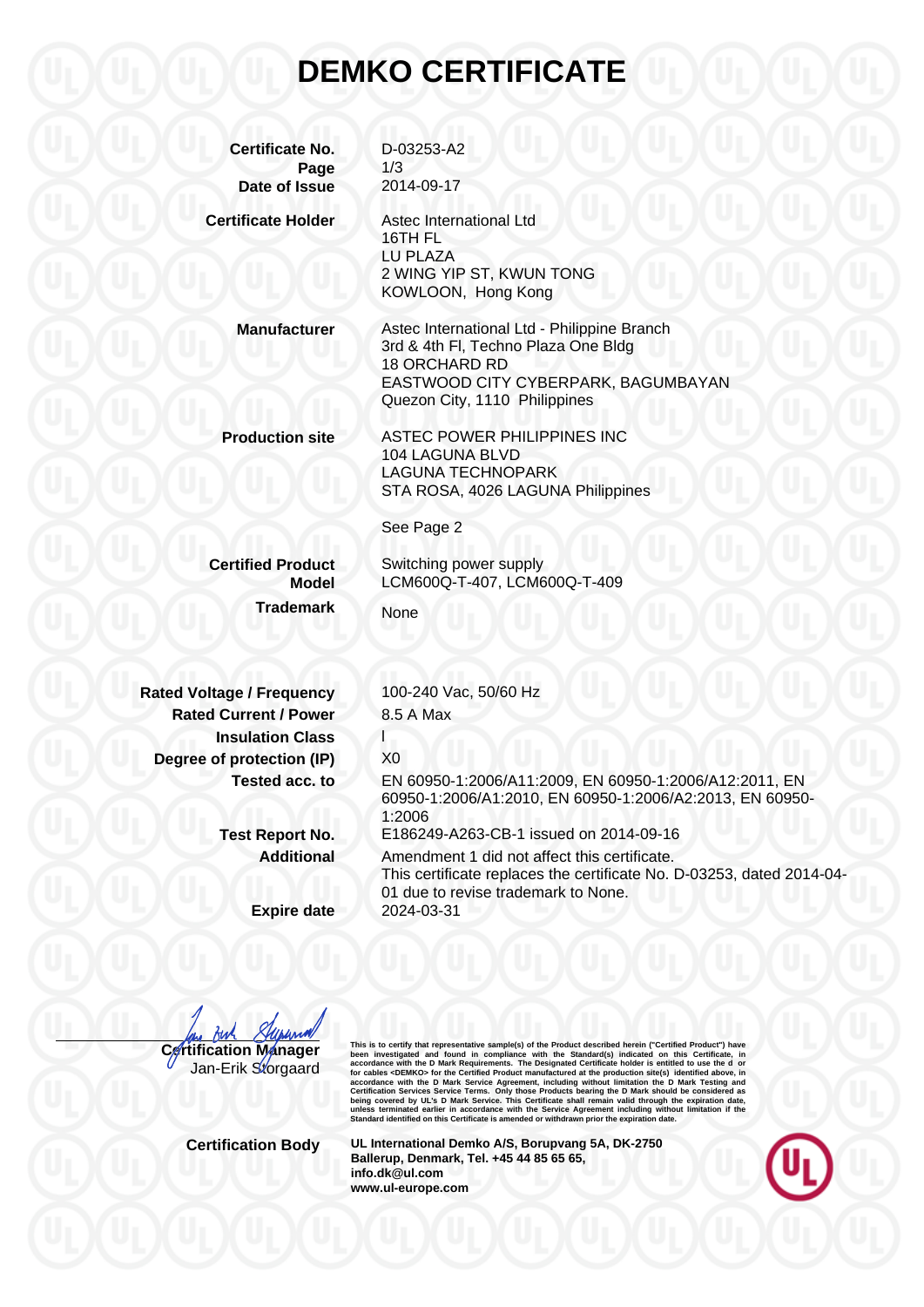## **Appendix DEMKO CERTIFICATE**

 **Certificate No.** D-03253-A2  **Page** 2/3  **Date of Issue** 2014-09-17

Production Sites:

ASTEC POWER PHILS INC MAIN ROAD, CORNER ROAD "J" CAVITE EXPORT PROCESSING ZONE ROSARIO, 4106 CAVITE Philippines

Additional Information: Model LCM600Q-T-407: DC-output: +24V, 23.0A max, 500W Max

Model LCM600Q-T-409: DC-outputs: +24 Vdc, 27.0 A Max., 600 W max

Output derates at 2.5% per deg C from 50 degC to 70 deg C

**Certification Body UL International Demko A/S, Borupvang 5A, DK-2750 Ballerup, Denmark, Tel. +45 44 85 65 65, info.dk@ul.com www.ul-europe.com**